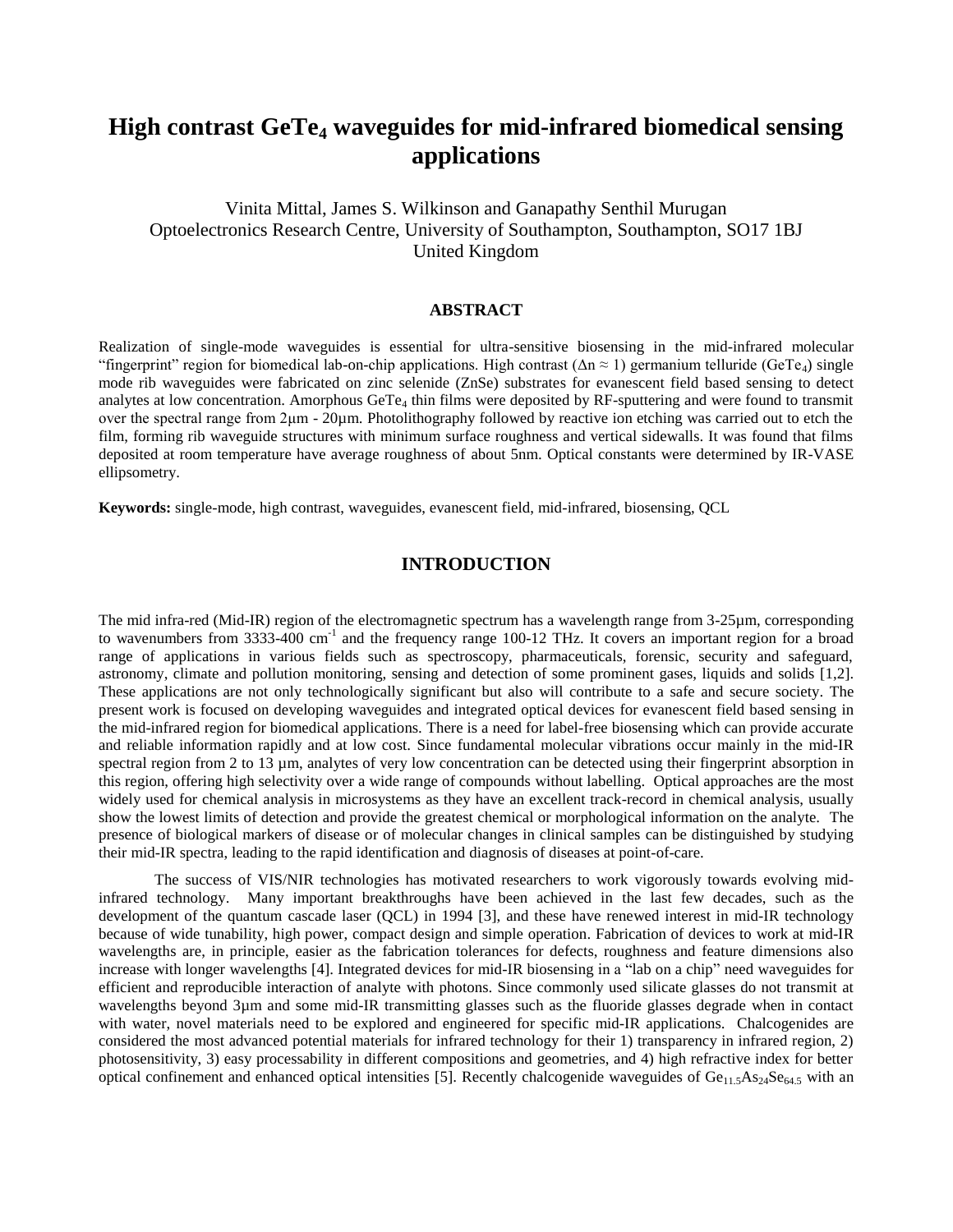index contrast of 0.4 were designed to work in the spectral range from 2.5µm to 6.6µm and losses at several wavelengths were studied [6]. We have chosen a tellurium-rich germanium telluride compound;  $Ge_{20}Te_{80}$  or GeTe<sub>4</sub> for its broad IR transparency in the region of 2  $\mu$ m - 20 $\mu$ m and high refractive index of 3.3 at 10.0 $\mu$ m. A range of chalcogenide compositions have been explored for phase change memory devices [7] and crystalline GeTe<sub>4</sub> was reported to be a promising phase change memory material due to its good thermal stability and low power consumption [8]. Recently GeTe<sub>4</sub> rib waveguides were explored in the mid-IR range of 6-20 µm for spatial interferometry in the search for earthlike planets, where the index contrast between the GeTe<sub>4</sub> core and the Te<sub>75</sub>Ge<sub>15</sub>Ga<sub>10</sub> substrate was about 4 x 10<sup>-2</sup> [9-11]. In this paper, we describe the fabrication of a "high contrast" ( $\Delta n \approx 1$ ), GeTe<sub>4</sub> single mode rib waveguide on a ZnSe substrate, transmitting over the spectral range from 2μm - 20µm. A high index contrast allows realization of single mode waveguides with smaller cross-sections, and hence compact designs, and also enables strong optical intensities at the surface of the waveguides for high-sensitivity evanescent spectroscopy. In this paper, we present the results of deposition of GeTe<sup>4</sup> glass thin films and their characterization for structural and optical properties and the fabrication of rib waveguides in these films by photolithography and dry etching.

## **EXPERIMENTAL PROCEDURES**

GeTe<sup>4</sup> films were deposited on 2 mm thick polycrystalline ZnSe substrate by RF magnetron sputtering in an argon atmosphere. A commercial target of germanium telluride (150mm diameter x 6mm thick) with a Ge:Te molar ratio of 1:4 with 99.99% purity was used. The distance between the substrate and the target was fixed at 80mm. The base pressure of the system was 7.5 x  $10^{-7}$ Torr before deposition. Most of the deposition was carried out with the substrate maintained at room temperature although substrate could gain some temperature due to the bombardment of sputtering species on the surface. Several films were deposited at different temperatures to study the effect of deposition temperature on film properties. Deposition parameters such as sputtering pressure, power, and argon flow rate were varied to optimize the deposition conditions and to study their effect on the resulting films. The thickness of the films was measured using a KLA Tencor stylus profilometer. The phase of the deposited films was determined by using a Rigaku X-ray Diffraction system. A Zeiss Scanning electron microscopy (SEM) and a Veeco atomic force microscopy (AFM) were used to observe the film surface morphology and roughness. A Thermoscientific X-ray photoelectron spectroscopy (XPS) was used to determine the composition of the film. An Agilent Technologies Fourier transform infrared (FTIR) spectroscopy was used to measure the transmission spectrum of the films. The refractive index of the deposited films was measured through ellipsometry using a Woollam Co., Inc. IR-VASE (Woollam Co., Inc.) system. Standard photolithography followed by a Plasmalabs reactive ion etcher (RIE) was used to fabricate the waveguides in the films by creating rib structures. A Thermoscientific waterless polishing system that used ethanediol as a solvent was used to polish the end facets of the waveguides.

#### **RESULTS AND DISCUSSION**

The sputtering power and pressure were varied to optimize the deposition rate. Figure1 and 2 show the relationship of deposition rate to sputtering pressure and power, respectively, for GeTe<sub>4</sub> films deposited on ZnSe substrate. The sputtering pressure was varied from 3sccm to 30sccm at a fixed power of 50W and an Ar flow rate of 20sccm. A plasma was not supported at pressures below 3mT and above 30mT, so the optimization process for the deposition rate was performed in the range of 5-25mT. It is seen that deposition rate decreases with sputtering pressure. Pressure of 10- 15mT was chosen to be optimum pressure that resulted in a deposition rate of 0.6-0.7µm/h. Sputtering power was varied from 30W to 60W at a fixed sputtering pressure of 10mT and a fixed Ar flow rate of 25sccm. At a fixed pressure, with increasing power, the sputtering yield increases and hence the deposition rate increases [12].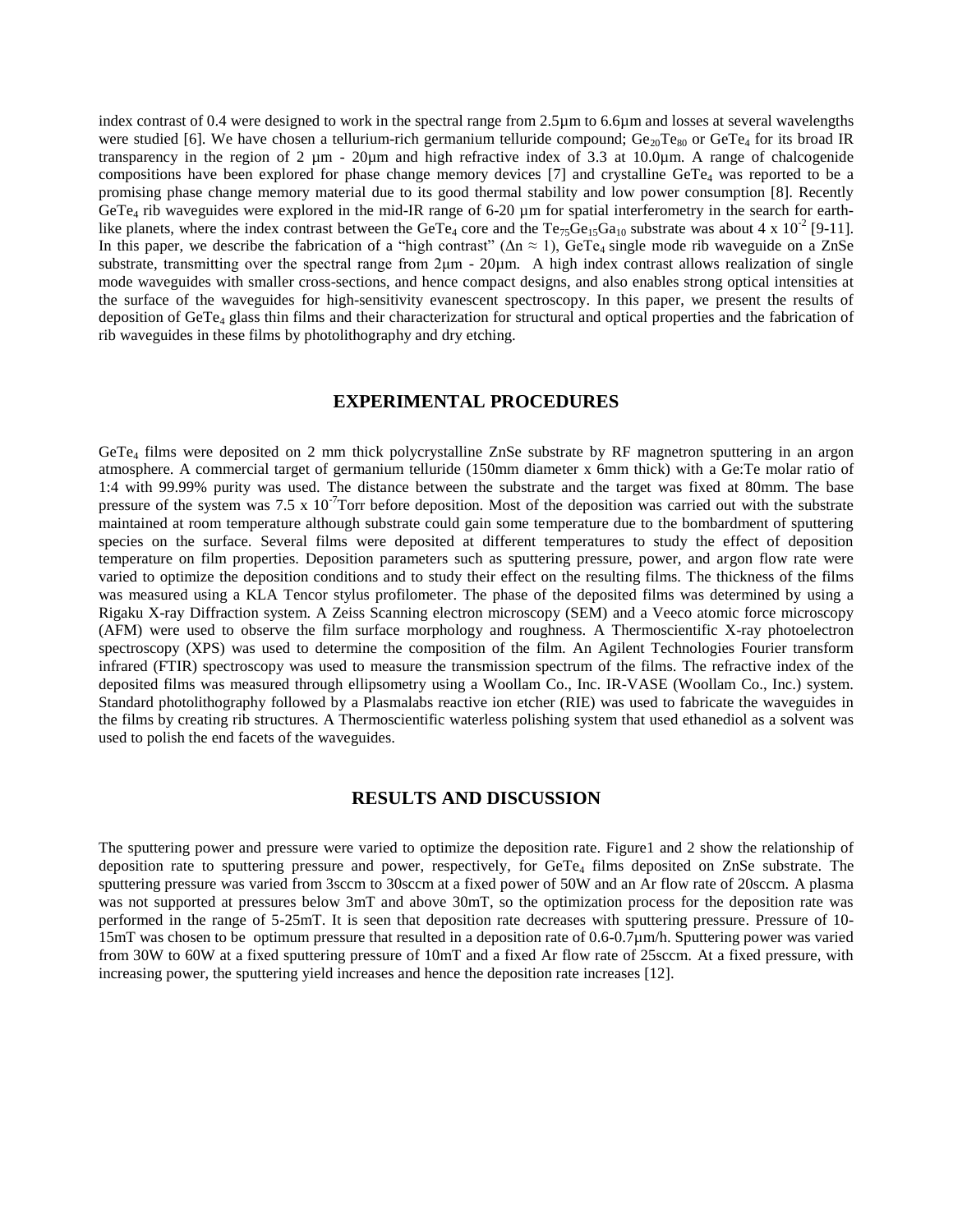

Figure1 The deposition rate of GeTe films on ZnSe substrates as a function of sputtering pressure at a fixed sputtering power of 50W and Ar flow rate of 20sccm.



Figure2 The deposition rate of GeTe<sub>4</sub> films on ZnSe substrates as a function of sputtering power at a fixed sputtering pressure of 10mT and Ar flow rate of 25sccm.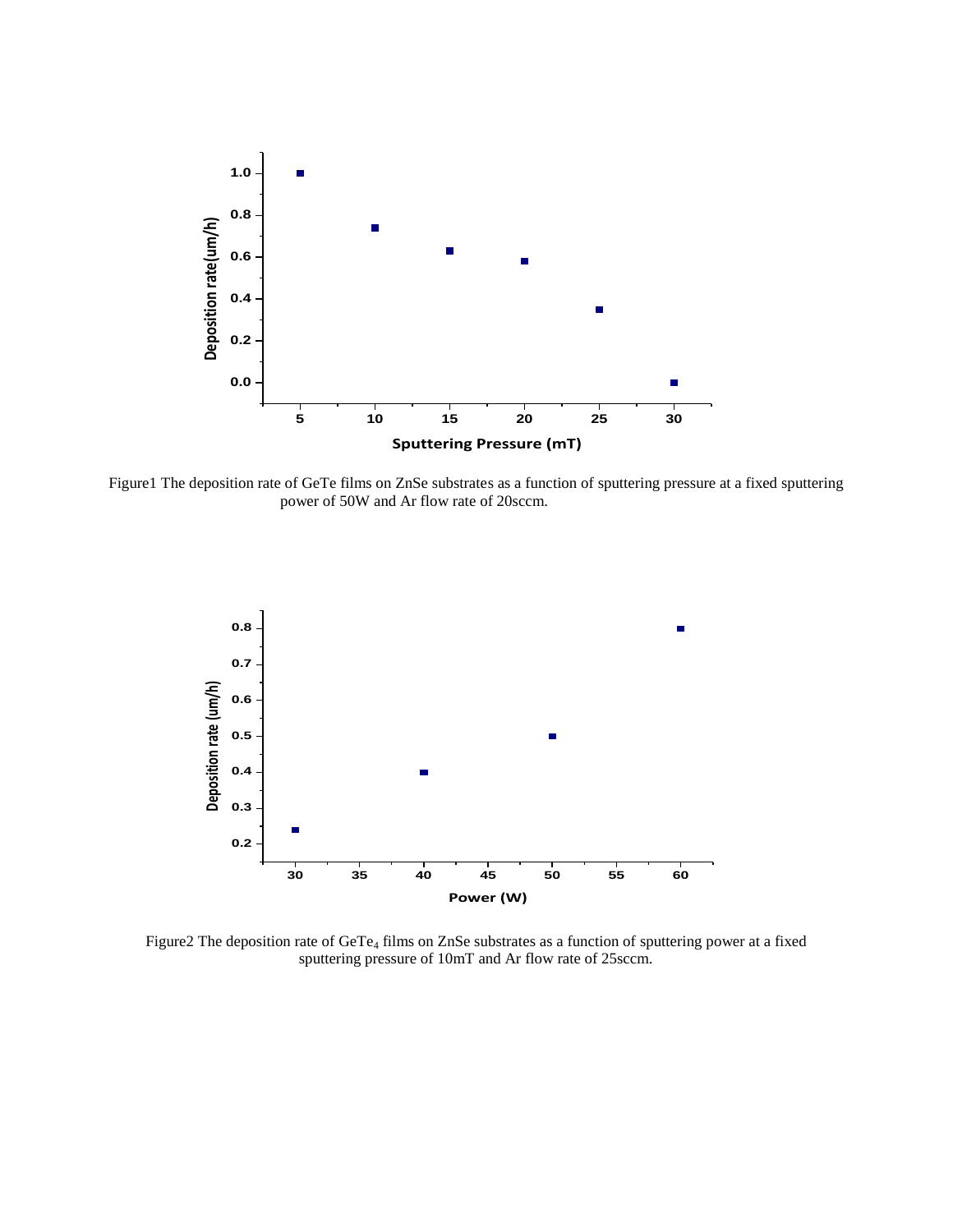

Figure3 XRD spectra and average and rms roughness values from AFM measurements for a 1square micron scan area of (a) a ZnSe substrate and (b) a GeTe<sub>4</sub> film deposited at  $20^{\circ}$ C.

Figure 3(a) depicts the XRD pattern for the ZnSe substrate. Sharp peaks in different planes of the material confirm its polycrystalline nature. The average  $(R_a)$  and root mean square  $(R_{rms})$  roughness values for ZnSe substrate are also reported in the same image and are 2.39nm and 3.81nm respectively. Similarly, figure 3 (b) depicts the XRD pattern for GeTe<sup>4</sup> film. The broad curve with the absence of any sharp peaks in any particular plane confirms that the deposited films are amorphous in nature. The films remain amorphous at different sputtering powers (tested for 30W to 60W) and deposition temperatures (20 $^{\circ}$ C to 250 $^{\circ}$ C). R<sub>a</sub> and R<sub>rms</sub> values for the GeTe<sub>4</sub> film deposited at 20 $^{\circ}$ C is 3.98 nm and 5.01nm respectively. Although this value of roughness is insignificant for our device and application in the Mid-infrared wavelengths, we found that this roughness value can be further reduced to below 2nm when the films are deposited at higher temperatures. Figure 4a shows an SEM image of the top surface of a deposited GeTe<sub>4</sub> film which shows that the surface of the film is not entirely smooth. It has a few defects that are mainly because of defects in substrate preparation. However, the surface roughness is well below the permissible range as discussed above. Figure4 b) shows cross-section of a 2µm thick GeTe<sup>4</sup> film deposited on ZnSe. The film looks dense and free from any columnar structures. Since the substrate is polycrystalline, its different planes are also visible in the SEM image.



Figure4 SEM images of a) surface and b) cross-section of a GeTe<sub>4</sub> film deposited on ZnSe.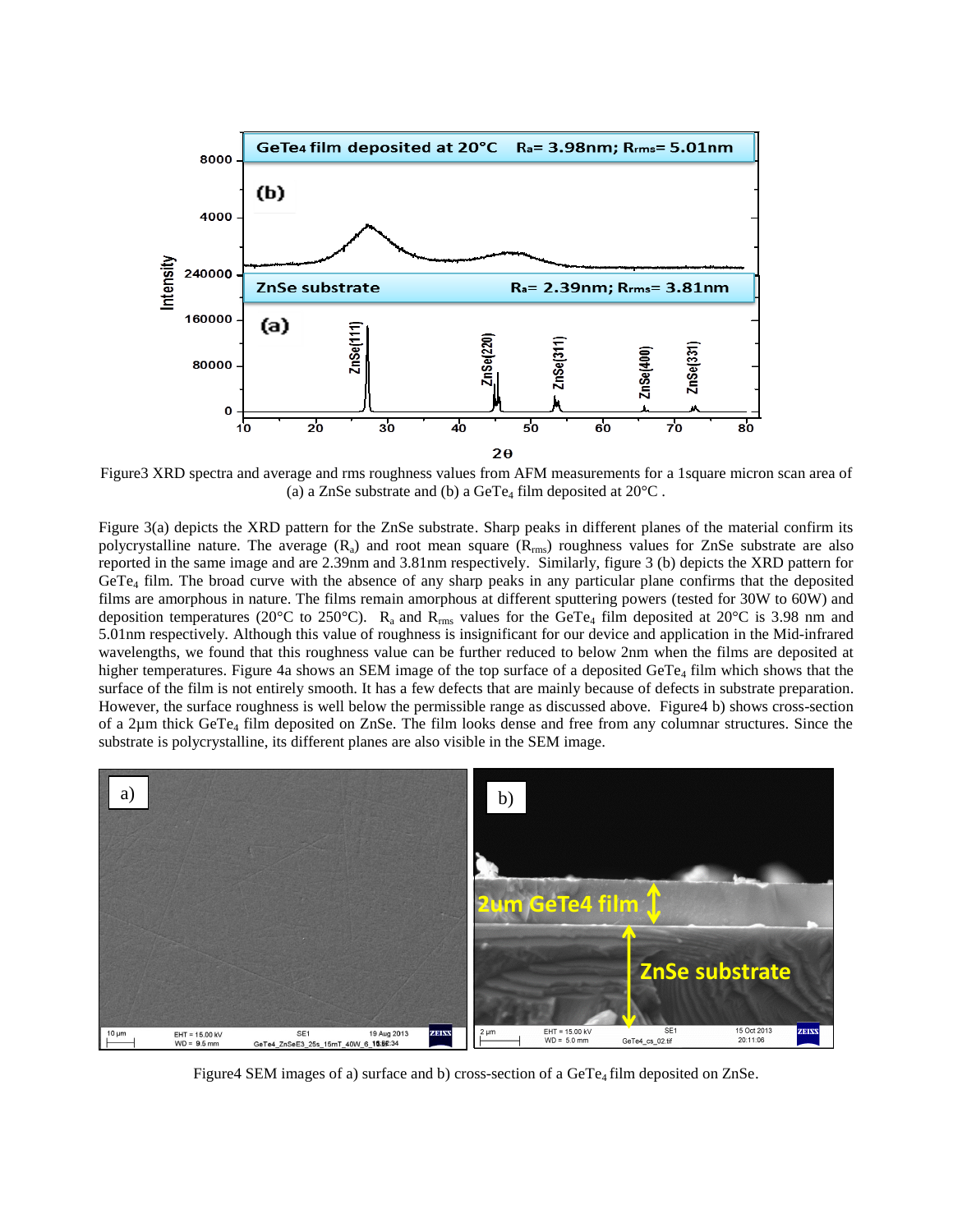The deposited GeTe<sub>4</sub> films were characterized by FTIR and found to transmit over the full spectral range from  $2\mu$ m -20µm as shown in Figure5. The transmission of ZnSe was first obtained as a background spectrum. It was then subtracted to correct the transmission spectrum for the GeTe<sub>4</sub> films. The transmission of the ZnSe substrate is also shown in figure 5 for the same wavelength range.



Figure 5 Transmission spectra of the GeT $e_4$  film and the ZnSe substrate as measured by FTIR.

The refractive index and extinction coefficient for the substrate and the film were determined by ellipsometry for the wavelength range from 2-30μm as shown in Figures 6 and 7. There is a strong absorption peak observed in the 11-16μm region corresponding to a Ge-O stretching vibration [13,14]. This is due to oxygen contamination in the film as confirmed by XPS depth profile analysis (Figure8). Here the XPS spectrum was measured after every 1minute of etching the film surface until the substrate was visible. So every minute corresponds to approximately 40nm etch depth. It was found that the top 40nm surface layer is comprised of oxides in the form of GeO and TeO<sub>2</sub>. A more detailed analysis showed that  $TeO<sub>2</sub>$  is present in the first few nm (10nm) of the film whereas about 2% GeO was present throughout the film. It is expected that the bulk oxide contamination could be eliminated by further purifying the target material before target fabrication and that the surface contamination could be eliminated by depositing a passivation layer on the surface of the deposited films before removing from the sputtering chamber.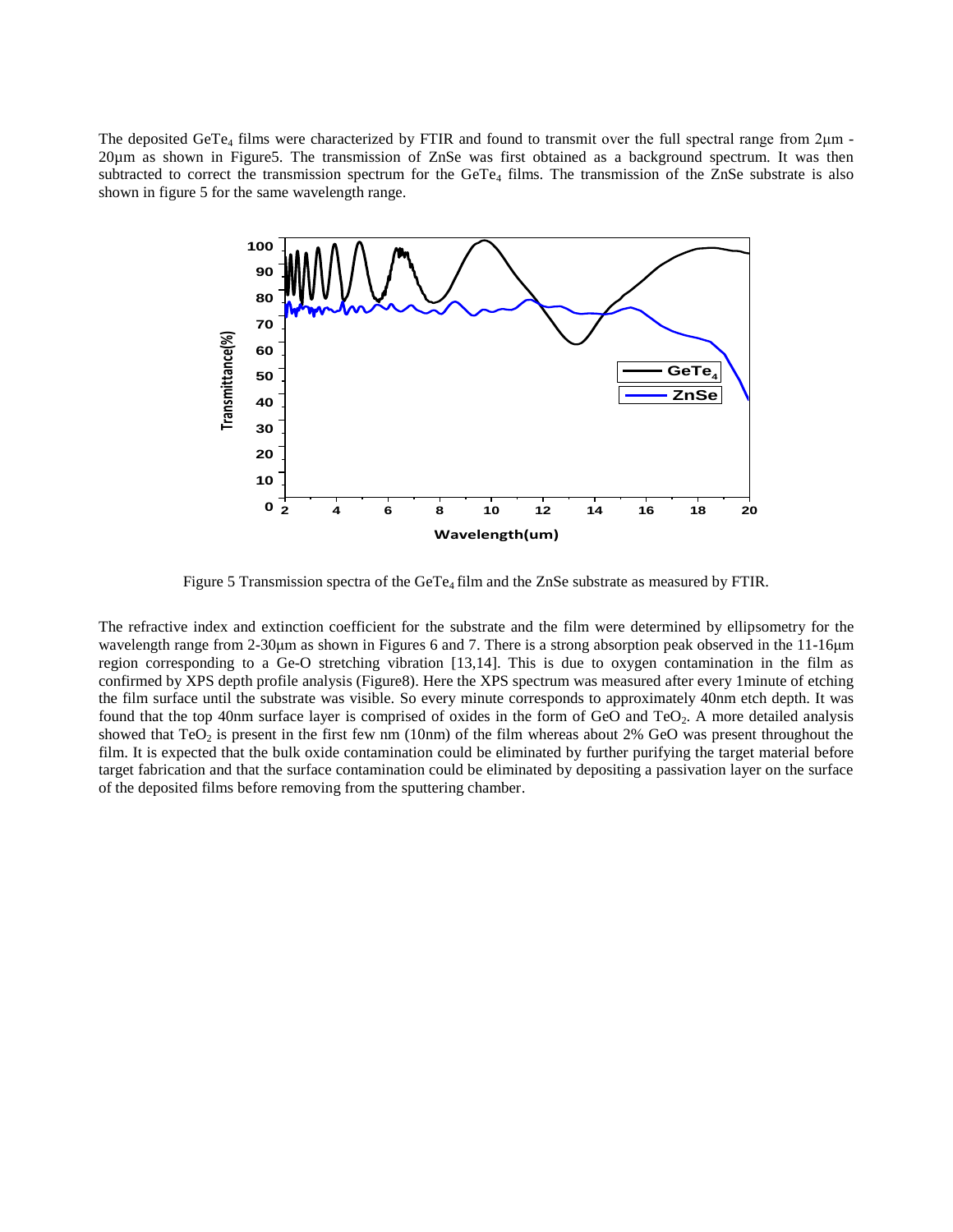

Figure6 Optical constants n and k for the ZnSe substrate determined by ellipsometry.



Figure7 Optical constants n and k for the GeTe<sub>4</sub> film determined by ellipsometry.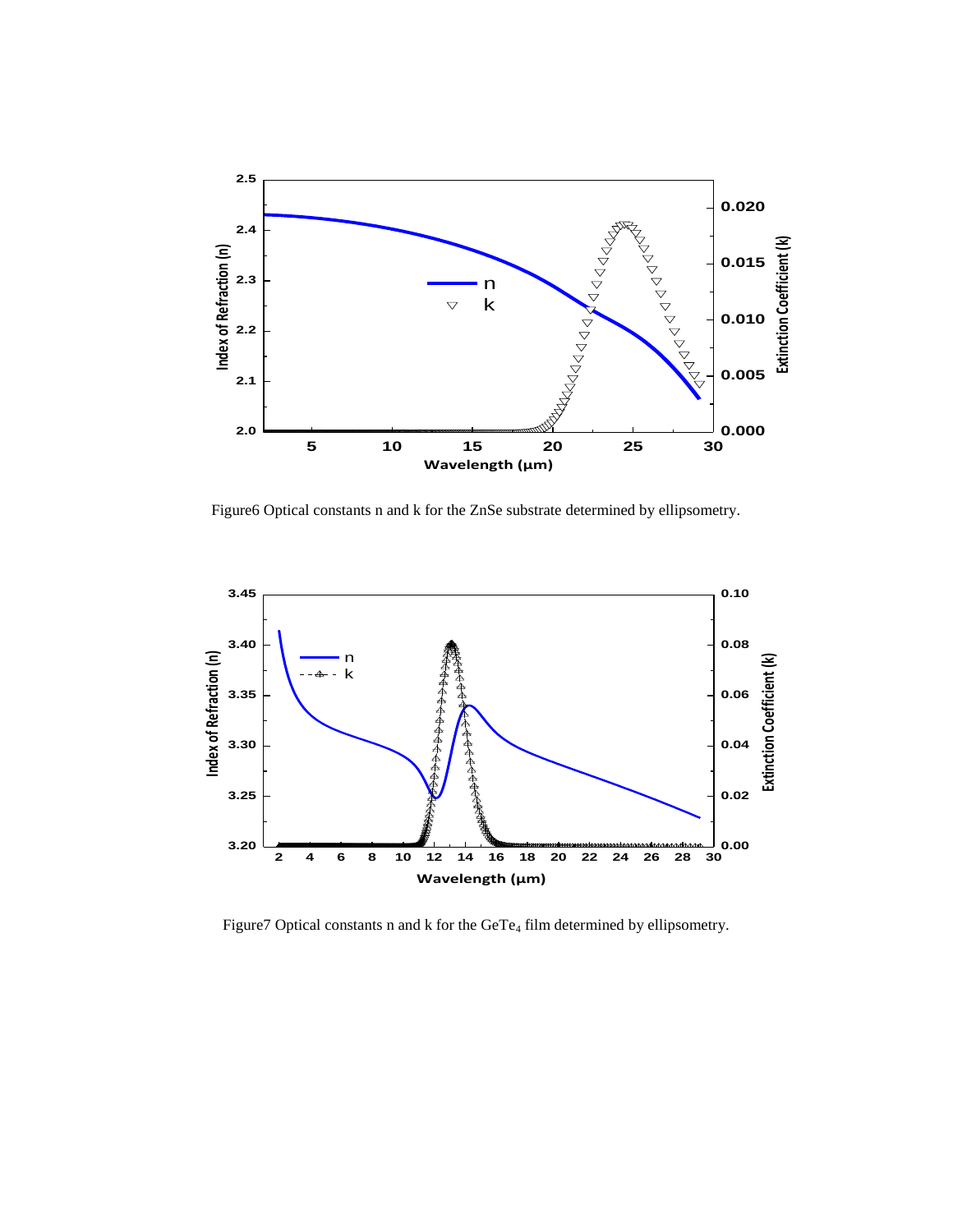

Figure8 Concentration depth profile of a GeTe<sub>4</sub> film by XPS.

The material losses in dB/cm were calculated over the wavelength range from 2 to 29μm from extinction coefficient taken from the ellipsometry data, and are shown in Figure 9. It can be clearly seen that the material losses are less than 0.1 dB/cm for wavelengths below 10μm, which is very promising for the spectroscopy of many clinical analytes. Beyond this wavelength, the losses began to increase leading to very high losses in 11-16μm region, as shown in the inset. These losses are primarily due to the presence of oxides, which can be minimized by using purer materials and by modifying fabrication techniques.



Figure 9 Losses in dB/cm calculated from extinction coefficient for GeTe<sup>4</sup> film at wavelengths below 10.5μm (inset: loss in dB/cm for the wavelength range of 2-29μm)

Photolithography followed by reactive-ion etching was carried out to pattern the film into rib structures with the aim of achieving low surface roughness and vertical sidewalls. S1813 photoresist was spun onto the film using resist spinner and soft-baked for 30min at 90°C in an oven. A photolithographic mask with channel waveguide stripe patterns of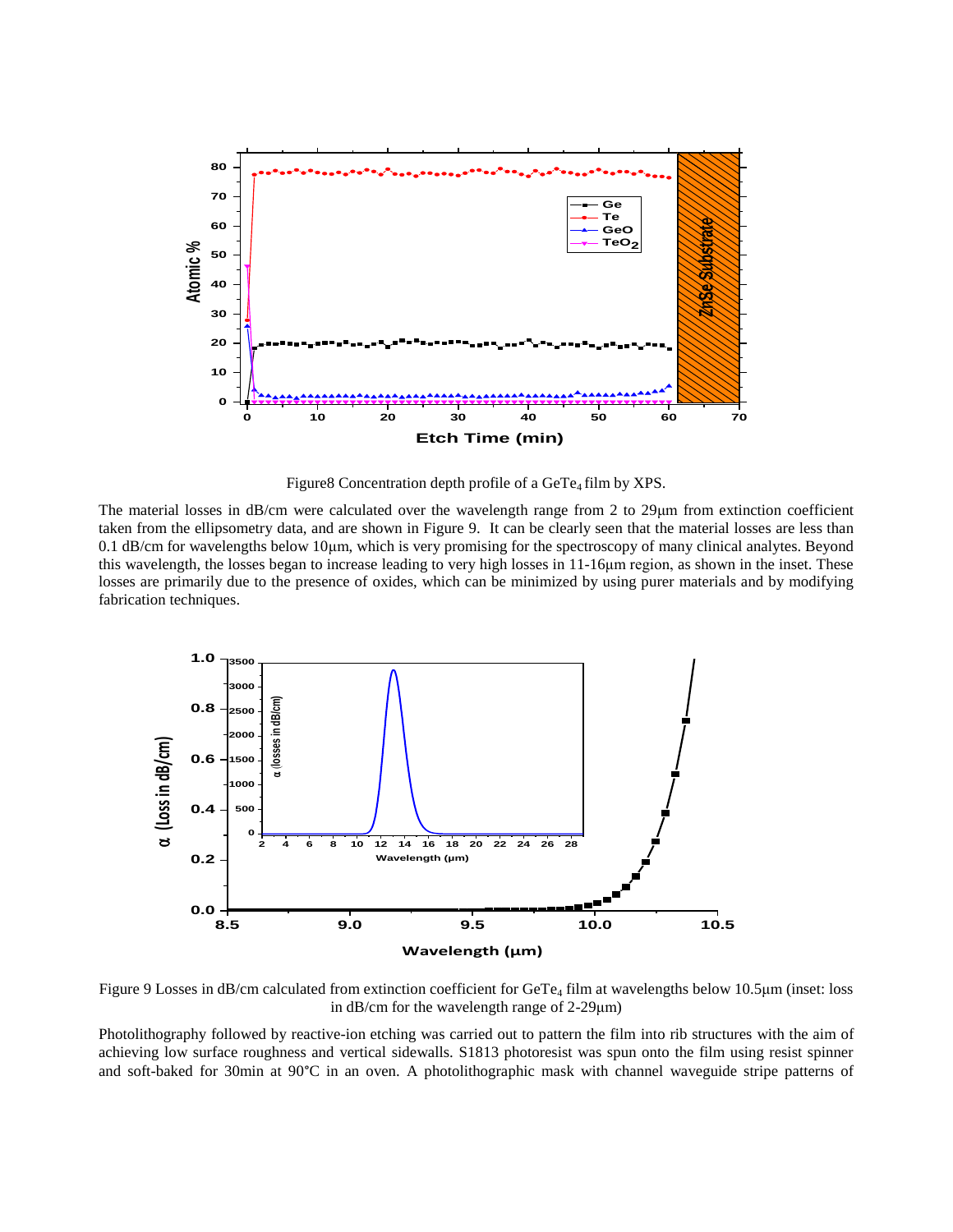various widths and separations was used to pattern the film. After developing the resist, samples were hard-baked for 30 min at 120 $^{\circ}$ C in an oven. An optimized mixture of CHF<sub>3</sub>:O<sub>2</sub> was used to etch the films into rib structures. It was found that the selectivity of the optimized mixture was 1:1. Rib structures with different dimensions and etch depths were fabricated. Soref's condition was applied to find the rib etch depth and width, which states that for any rib structures to be single moded, its etch depth should be half or less than half of the total film thickness [15,16]. In this paper, we will discuss rib structures with an etch depth of 200 nm and width 4.5  $\mu$ m on 1.75 $\mu$ m thick film of GeTe<sub>4</sub> on ZnSe, as shown in Figure10.



Figure10 GeTe<sub>4</sub> rib waveguide fabricated on ZnSe

It was predicted that for this geometry, the waveguide will support fundamental TE and TM modes for the wavelengths from 7-10 $\mu$ m. The predicted effective indices, N<sub>eff</sub>, for the TE<sub>00</sub> and TM<sub>00</sub> modes as calculated by effective index method at different wavelengths [17] for the above geometry are tabulated in Table 1.

| Wavelength (µm) | Neff 2-D effective index<br>approximation, TE 00<br>mode | Neff 2-D effective index<br>approximation,<br>TM 00 mode |
|-----------------|----------------------------------------------------------|----------------------------------------------------------|
|                 |                                                          |                                                          |
| 7.0             | 2.97                                                     | 2.80                                                     |
|                 |                                                          |                                                          |
| 8.0             | 2.91                                                     | 2.70                                                     |
|                 |                                                          |                                                          |
| 9.0             | 2.85                                                     | 2.61                                                     |
|                 |                                                          |                                                          |
| 10.0            | 2.80                                                     | 2.53                                                     |
|                 |                                                          |                                                          |

Table 1 Predicted  $N_{\text{eff}}$  of TE<sub>00</sub> and TM<sub>00</sub> modes for the rib waveguide structure shown in Fig. 10.

For end face coupling, polishing of the input and output faces of the waveguides was required which was obtained by waterless polishing using alumina particles mixed in ethane diol. Water was avoided throughout the fabrication process as it can produce  $H_2$ Se gas when in contact with ZnSe. Also GeTe<sub>4</sub> films have a tendency to form an oxide layer when in contact with water.

Mode intensity profile measurements are presently underway using light from a Block Engineering Inc. QCL coupled into the waveguide using a ZnSe microscope objective lens. The QCL is tunable from 6-12 µm with an average output power of about 100mW and beam diameter of about 3mm. A ZnSe objective lens is used to focus the light onto the waveguide input end facet with a spot size of approximately 20  $\mu$ m at 8 $\mu$ m wavelength. The transmitted light from the output end face of the waveguide is then collected by another ZnSe objective lens to be measured by a power meter or imaged by a Xenics mid-IR camera.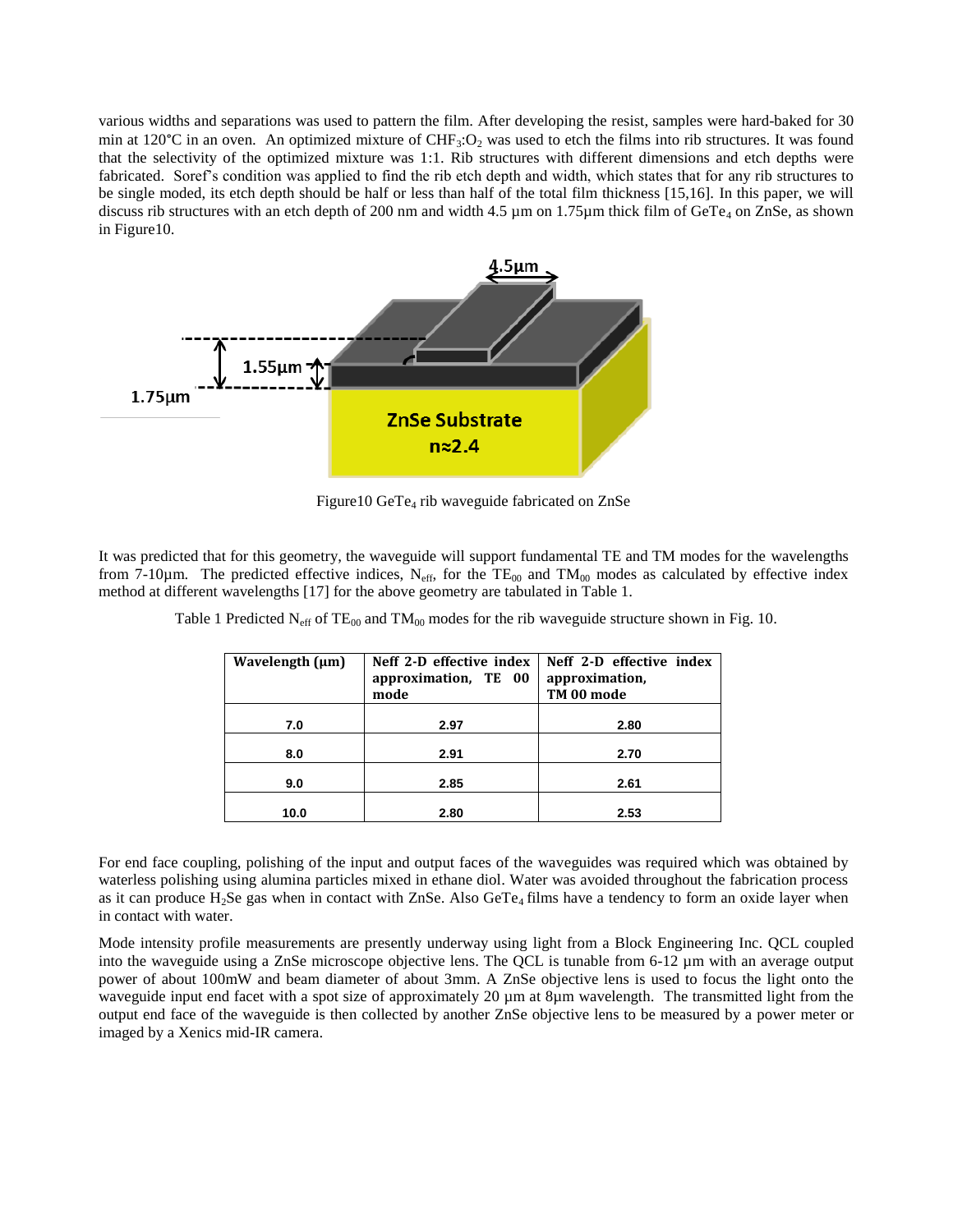#### **CONCLUSION**

High-contrast germanium telluride slab and rib waveguides were fabricated on zinc selenide substrates for mid-infrared biosensing applications. The 2μm thick films, deposited by RF sputtering at a rate of approximately 0.5 μm per hour, were found to transmit over the spectral range from 2μm - 20µm. The average surface roughness of the films was found to be 5nm or less, sufficiently low for low-loss waveguides at mid-IR wavelengths. The deposited films were amorphous as confirmed by XRD, as required to minimize volume scattering. XPS analysis showed the presence of some oxygen contamination in the film which is primarily due to the Ge-O absorption at 12-15µm. This contamination resulted in large losses at wavelengths longer than 10µm, as determined by spectroscopic ellipsometry. The low material losses at wavelengths below 10µm show great promise for sensing applications for a wide range of clinical analytes. Further improvements in the material purity are expected to lead to waveguides for the full spectral region between 2μm and 16μm. Rib waveguides with minimum surface roughness and vertical sidewalls were realized by reactive ion etching and are presently being characterized for loss and modal intensity distribution.

## **ACKNOWLEDGEMENTS**

This research was funded by the European Research Council under the European Union's Seventh Framework Programme (FP7/2007 -2013) ERC grant agreement no. 291216 Wideband Integrated Photonics for Accessible Biomedical Diagnostics. We would like to acknowledge Neil Sessions, Mike Perry and Owain Clark for the support they provided in the cleanroom. We would also like to thank Feras Al Saab for his help in carrying out XRD and Dr. Harold Chong and Dr. David Payne for providing training in AFM.

#### **REFERENCES**

- [1] A. B. Seddon: A prospective for new Mid-infrared medical endoscopy using chalcogenide glasses, International Journal of Applied Glass Science, Vol. 2(3), pp. 177, 2011
- [2] A. Rodenas, G. Martin, B. Arezki, N. Psaila, G. Jose, A. Jha, L. Labadie, P. Kern, A. Kar and R. Thomson: Threedimensional mid-infrared photonics circuits in chalcogenide glass, Optics Letters, Vol. 37(3), pp.392, 2012
- [3] J. Faist, F. Capasso, D.L. Sivo, C. Sirtori, A.L. Hutchinson, A.Y. Cho, Quantum Cascade laser, Science, 264, 553- 556, 1994
- [4] B. Mizaikoff: Waveguide-enhanced mid-infrared chem/bio sensors, RSC publication, The Royal Society of Chemistry, Chem. Soc. Rev., 2013
- [5] V. G. Ta'eed, N. J. Baker, L. Fu, K. Finsterbusch, M. R. E. Lamont, D. J. Moss, H. C. Nguyen, B. J. Eggleton, D. Y. Choi, S. Madden and B. L. Davies: Ultrafast all-optical chalcogenide glass photonic circuits, Optics Express, Vol. 15(15), pp. 9205, 2007
- [6] P Ma, D-Y Choi, Y Yu, X Gai, Z Yang, S Debarma, S Madden, B L Davies, 'Low-loss chalcogenides waveguides for chemical sensing in the mid-infrared, Optics Express, Vol 21 (24), pp. 29927, 2013
- [7] H. Cheng, C. Jong, C. Lee, T. Chin: Wet-etching characteristics of Ge2Sb2Te5 thin films for phase change memory, IEEE transactions on magnetics, Vo.l 41(2), pp. 1031, 2005
- [8] L. Run, T. Shi-Yu, B. Gang, Y. Qiao-Nan, L. Xue-Xin, X. Yi-Dong, Y. Jiang and L. Zhi-Guo: GeTe<sub>4</sub> as a candidate for phase change memory application, Chin. Phys. Lett., Vol. 30(5), pp. 058101, 2013
- [9] C. Vigreux, E. Barthelemy, L. Bastard, J-E. Broquin, M. Barillot, S. Menard, G. Parent and A. Pradel: Realization of single-mode telluride rib waveguides for mid-IR applications between 10 and 20 $\mu$ m, Optics Letters, Vol. 36(15), pp.2922, 2011
- [10] C. Vigreux, A. Pradel, L. Bastard, J-E. Broquin, G. Parent X Zhang and M. Barillot: All-Telluride Waveguides for Nulling Interferometry in 6-20  $\mu$ m Spectral Range: fabrication and Testing, ICTON 2011
- [11] C. Vigreux, M. Barillot, E. Barthelemy, L. Bastard, J-E. Broquin, V. Kirschner, S. Menard, G. Parent, C Poinsot, A. Pradel, S. Zhang, and X. Zhang: All-telluride channel waveguides for mid-infrared applications: OSA/AIOM 2011